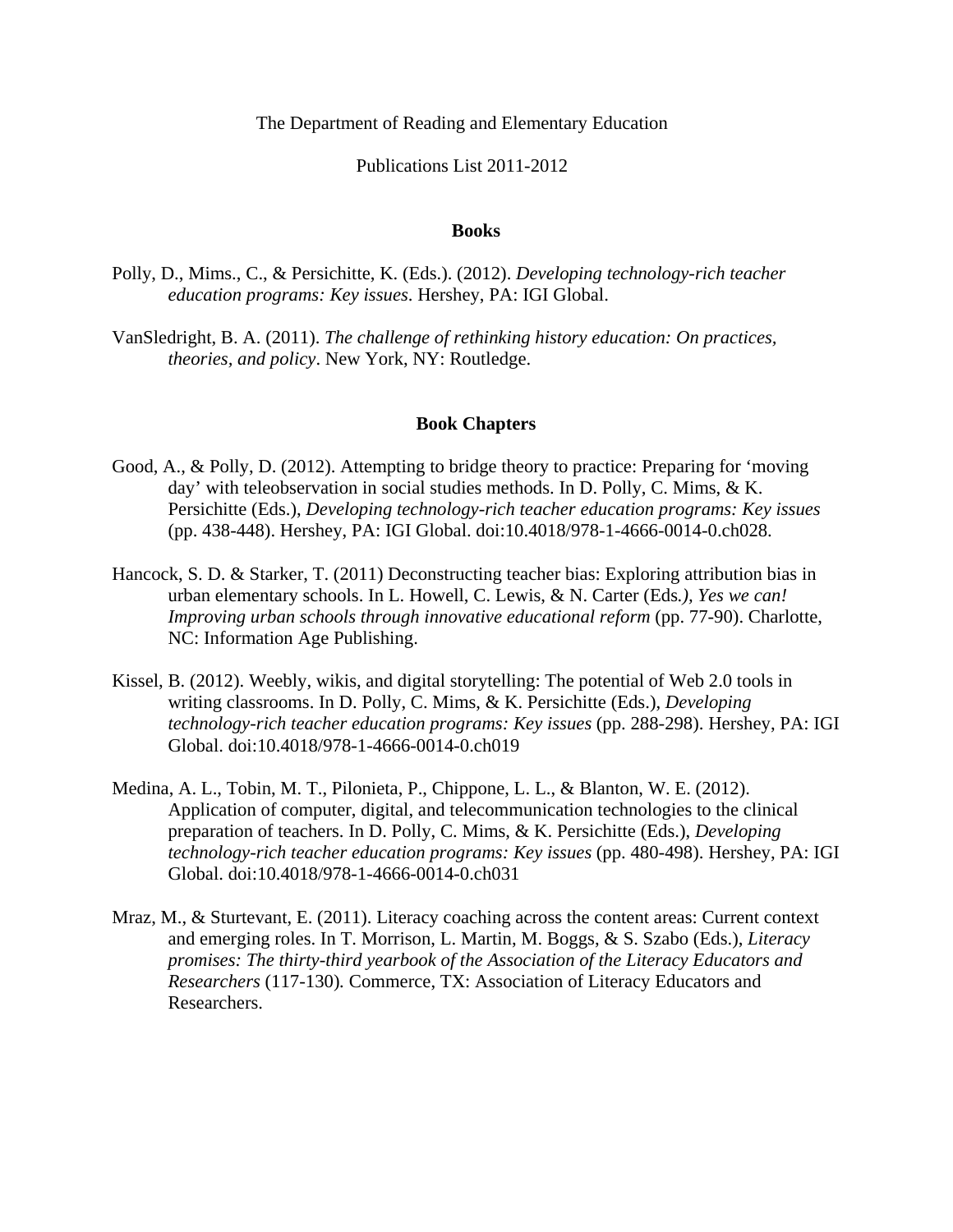- Mraz, M., & Vacca, R. T. (2012). A focus on the media, policy-driven literacy practices, and the work of reading professionals. In R. Flippo (Ed.), *Reading researchers in search of common ground: The expect study revisited (pp.229-242). New York, NY: Routledge*
- Orrill, C. H., & Polly, D. (2012). Technology integration in mathematics: A model for integrating technology through content development. In D. Polly, C. Mims, & K. Persichitte (Eds.), *Developing technology-rich teacher education programs: Key issues*  (pp. 337-356). Hershey, PA: IGI Global. doi:10.4018/978-1-4666-0014-0.ch022
- Polly, D., Mims, C., & McCombs, B. (2011). Designing technology-rich professional development. In I. L. Chen (Ed.), *Educational technology integration in urban schools* (pp. 236-243). Hershey, PA: IGI Global. doi:10.4018/978-1-61350-492-5.ch033
- Popejoy, K., & Polly, D. (2011). Leveraging technology to develop pre-service teachers' TPACK in mathematics and science methods courses. In I.L. Chen & D. McPheeters (Eds.), *Cases on educational technology integration in urban schools* (pp.170-182). Hershey, PA: IGI Global.
- Samuel, J., & Hinson, J. M. (2011). Rethinking technology in teacher education programs: Creating content-centric learning environments. In D. Polly, D. Mims, & K. Persichitte (Eds.), *Developing technology-rich teacher education programs: Key issues* (pp.205- 217). Hershey, PA: IGI Global.
- Taylor, D. B. (2012). Multiliteracies: Moving from theory to practice in teacher education courses. In D. Polly, C. Mims, & K. Persichitte (Eds.), *Developing technology-rich teacher education programs: Key issues* (pp. 266-287). Hershey, PA: IGI Global. doi:10.4018/978-1-4666-0014-0.ch018
- Taylor, D. B., Hartshorne, R., Eneman, S., Wilkins, P., & Polly, D. (2012). Lessons learned from the implementation of a technology-focused professional learning community. In D. Polly, C. Mims, & K. Persichitte (*Eds.*), *Developing technology-rich teacher education programs: Key issues* (pp. 535-550). Hershey, PA: IGI Global. doi:10.4018/978-1-4666- 0014-0.ch034
- VanSledright, B. (2012). Learning with history texts: Protocols for reading and practical strategies. In T. Jetton & C. Shanahan (Eds.), *Adolescent literacy within disciplines: General principles and practical strategies* (pp. 199-226). New York, NY: Guilford.
- Wood, K. D., Harmon, J. M., Kissel, B., & Hedrick, W. (2011) Research-based vocabulary instruction: Recommendations for struggling readers. In J. Paratore & R. L. McCormack (Eds.), *After early intervention, then what? Teaching struggling readers in grade 3 and beyond* (2nd ed.) (pp. 66-89). New York, NY: Guilford Press.
- Wood, K. D., Hathaway, J. I., & Soares, L. B. (2012). If they can't read their social studies books—Support their learning with guided instruction. In D. Lapp & B. Moss (Eds.),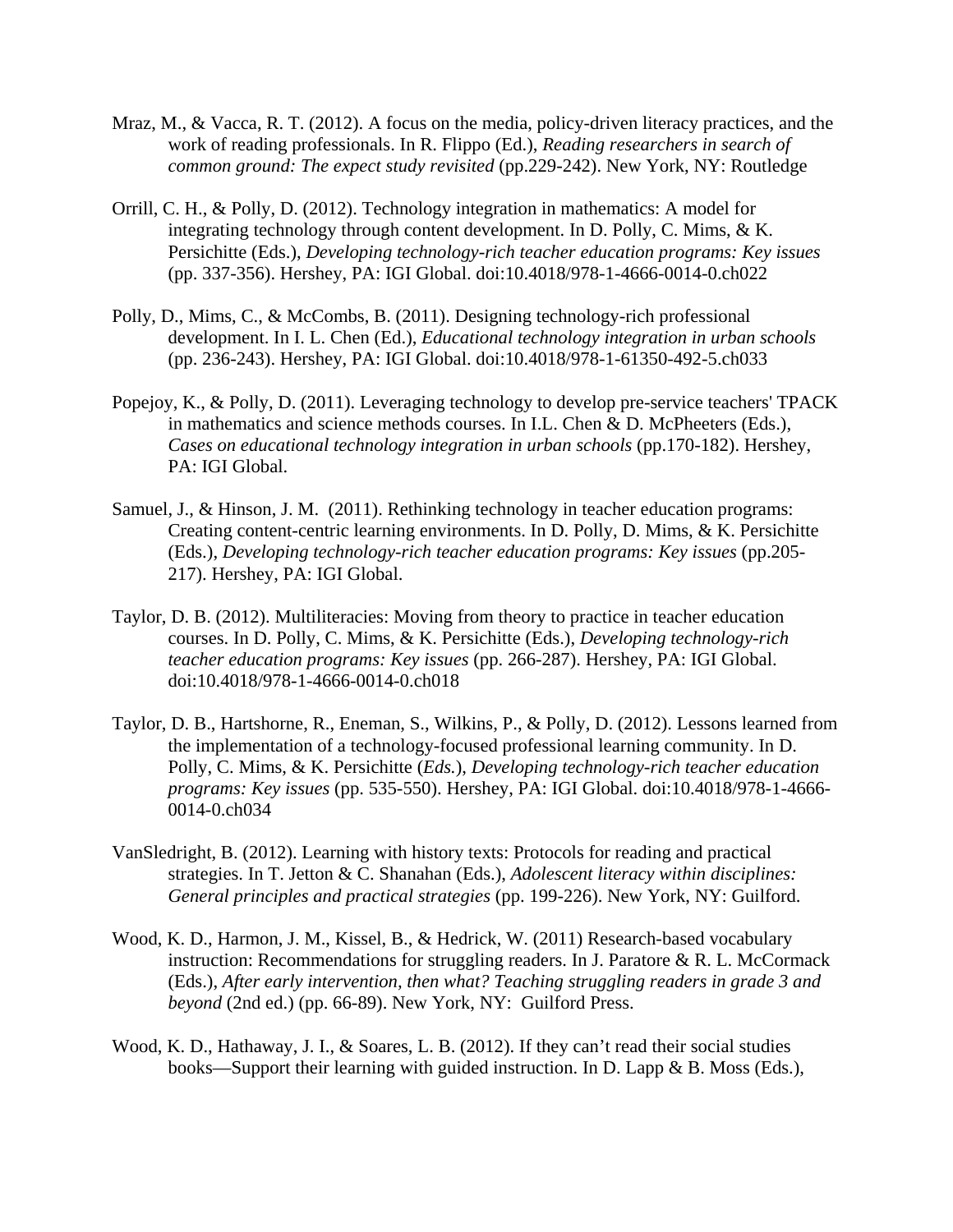*Exemplary instruction in the middle grades: Teaching that supports engagement and rigorous learning* (pp. 19-34). New York, NY: Guilford.

#### **Journal Articles**

- Algozzine, B., Babb, J., Algozzine, K., Mraz, M., Kissel, B., Spano, S., & Foxworth, K. (2011). Classroom effects of an early childhood educator professional development partnership. *NHSA Dialog*, *14*(4), 246-262.
- Binns, I. C. (2011). Battle over science in Louisiana. *Reports of the National Center for Science Education, 31*(6). Retrieved from http://reports.ncse.com/
- Dacey, L., & Polly, D. (2012). Common Core Standards for Mathematics: The big picture. *Teaching Children Mathematics*, *18*(6), 378-383.
- Fitchett, P. G., & Good, A. J. (2012). Teaching genocide through GIS: A transformative approach. *The Clearing House: A Journal of Educational Strategies, Issues, & Ideas, 85*(3), 87-92.
- Fraga, L., Harmon, J. M., Wood, K. D., & Buckelew-Martin, E. (2011). Digital word walls and vocabulary learning: The use of iPods to facilitate vocabulary instruction with ESL students. *Journal of the Research Center for Educational Technology, 7*(2), 38-57. Retrieved from http://www.rcetj.org/index.php/rcetj/issue/current
- Gautreau, B. T., & Binns, I. C. (2012). Investigating student attitudes and achievements in an environmental place-based inquiry in secondary classrooms. *International Journal of Environmental and Science Education, 7*(2). Retrieved from http://www.ijese.com
- Green, M., & Piel, J. A. (2012). Math CAMMP: A constructivist summer camp for teachers and students. *Journal of Instructional Pedagogies, 7*, 100-105.
- Hancock, S. D. (2011). Dysfunctional policies and relationships: Grooming inmates through curricula and pedagogical malpractice. *The Journal of Curriculum and Pedagogy*, *8*(2), 131-135.
- Harmon, J. M., Hedrick, W. B., Wood, K. D., & Vintinner, J. (2011). An investigation of current secondary reading programs. *Literacy Research and Instruction, 50*(2), 105-119.
- Kissel, B., Hansen, J., Conti, H., Lawrence, J. (2011). The influential interactions of prekindergarten writers. *Journal of Early Childhood Literacy, 11*(4), 425–452.
- Kissel, B., Mraz, M., Algozzine, R., & Stover, K. (2011). Early literacy coaches' role perceptions and recommendations for change. *Journal of Research in Childhood Education, 25,* 1-16*.*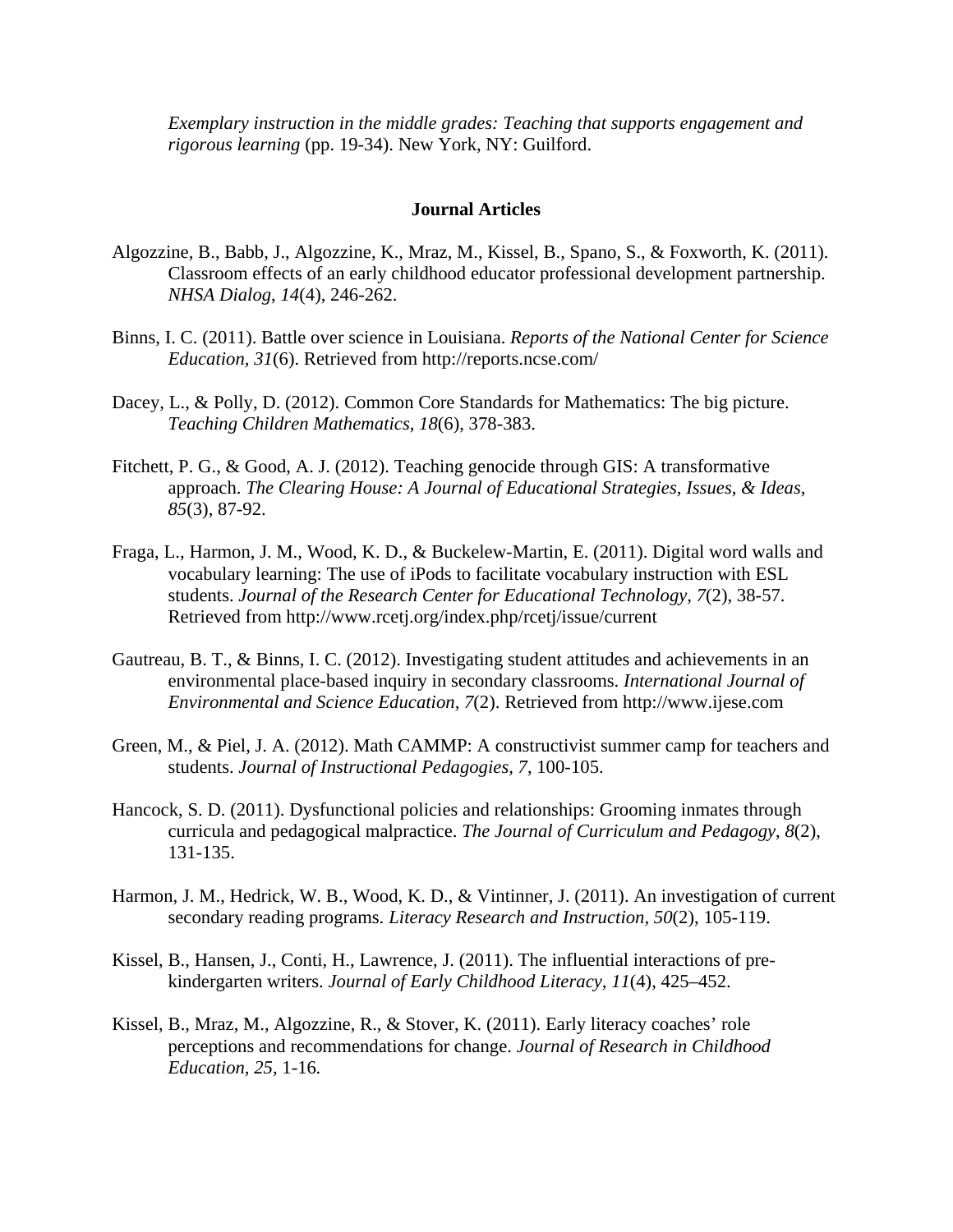- Mraz, M. (2011). Supporting early childhood educators through professional development partnerships. *NHSA Dialog, 14*(4), 332-338.
- Mraz, M., Kissel, B., Algozzine, B., Babb, J., & Foxworth, K. (2011). A collaborative professional development initiative supporting early literacy coaches. *NHSA Dialog: A Research-to-Practice Journal for the Early Childhood Field, 14*(3), 174-184.
- O'Connor, K., Greene, H., Good, A., & Zhang, G. (2011). Finding balance: A challenge for untenured faculty. *International Education Studies, 4*(4), 3-12.
- Pilonieta, P. (2012). How fast is too fast? Fluency instruction in the classroom. *The California Reader, 45*(3), 8-12.
- Pilonieta, P. (2011). Making sense of the research: A teacher's resource guide for using expository text. *New England Reading Association Journal, 46*(2), 45-51*.*
- Polly, D. (2011). Teachers' learning while constructing technology-based instructional resources. *British Journal of Educational Technology*, *42*(6), 950-961. doi:10.1111/j.1467- 8535.2010.01161.x
- Polly, D., Frazier, J. W., Hopper, C., Chapman, M. W., & Wells, R. (2012). Examining the influence of a support seminar on pre-service teachers' preparedness for student teaching. *School-University Partnerships*, *5*(1), 102-107.
- Putman, S. M. (2012). Investigating teacher efficacy: Comparing preservice and inservice teachers with different levels of experience. *Action in Teacher Education, 34*(1), 26-40.
- Siedl, B. & Hancock, S. (2011). Acquiring double images: White preservice teachers locating themselves in a raced world. *Harvard Education Review, 81*(40), 687-709.
- Siwatu, K. O., Frazier, P., Osaghae, O. J., Starker, T. V. (2011). From maybe I can to yes I can: Developing preservice and in-service teachers' self-efficacy to teach African American students. *Journal of Negro Education, 80*(3), 209-222.
- Stover, K., Kissel, B., Haag, K., Shoniker, R. (2011). Differentiated coaching: Fostering reflection with teachers. *The Reading Teacher, 64*(7), 498-509.
- White, R. B., Polly, D., & Audette, R. H. (2012). A case analysis of an elementary school's implementation of Response to Intervention. *Journal of Research in Childhood Education*, *26*(1), 73-90. doi:10.1080/02568543.2011.632067
- Wood, K. D. (2011) Bridging print literacies and digital literacies using strategy guides. *Journal of Adolescent & Adult Literacy, 55*(3), 244-248. doi:10.1002/JAAL.00030
- Wood, K. D., Harmon, J. M., & Taylor, D. B. (2011). Guidelines for integrating comprehensionbased word study in content classrooms. *Middle School Journal*, *42*(5), 57-64.